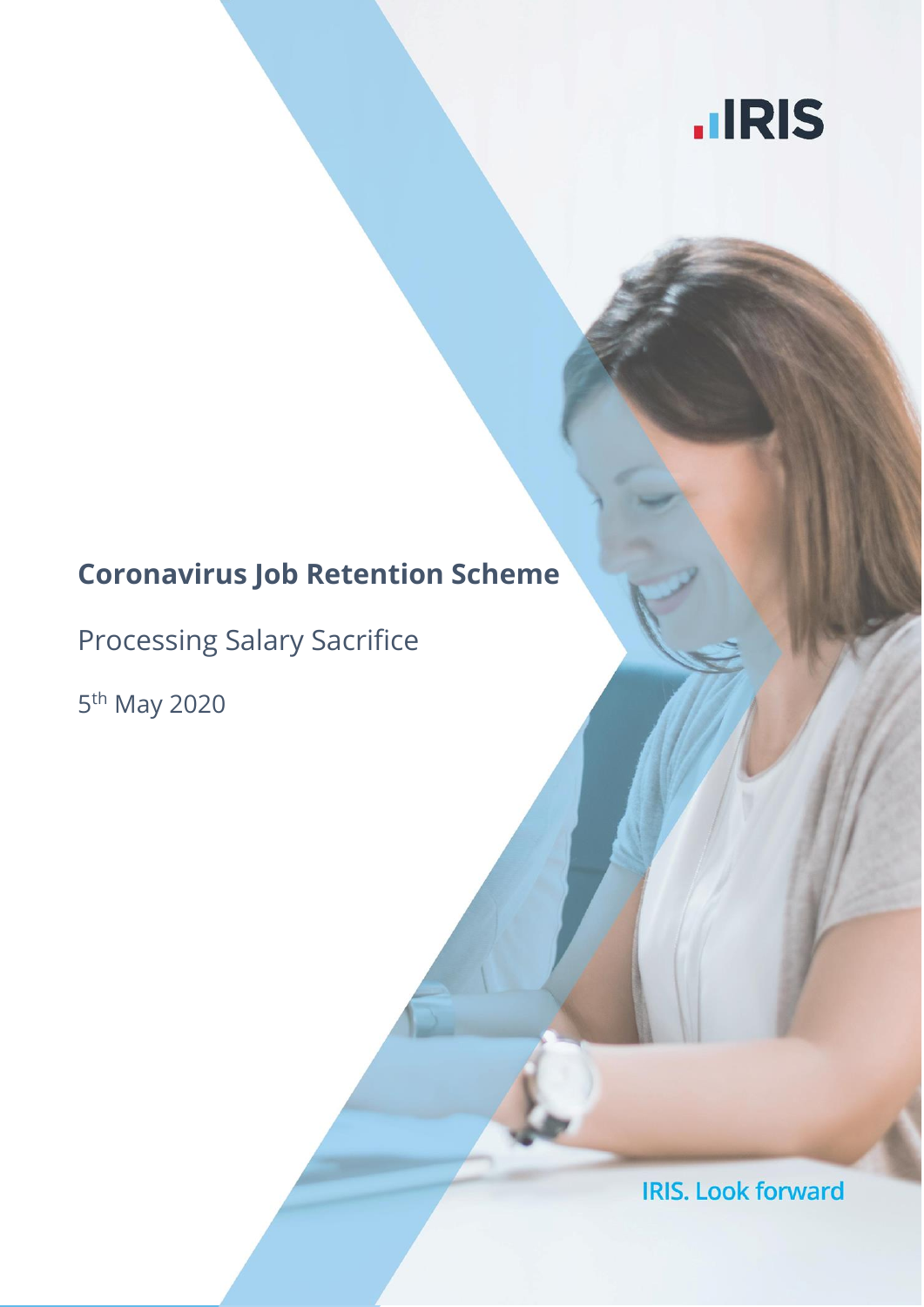# **Contents**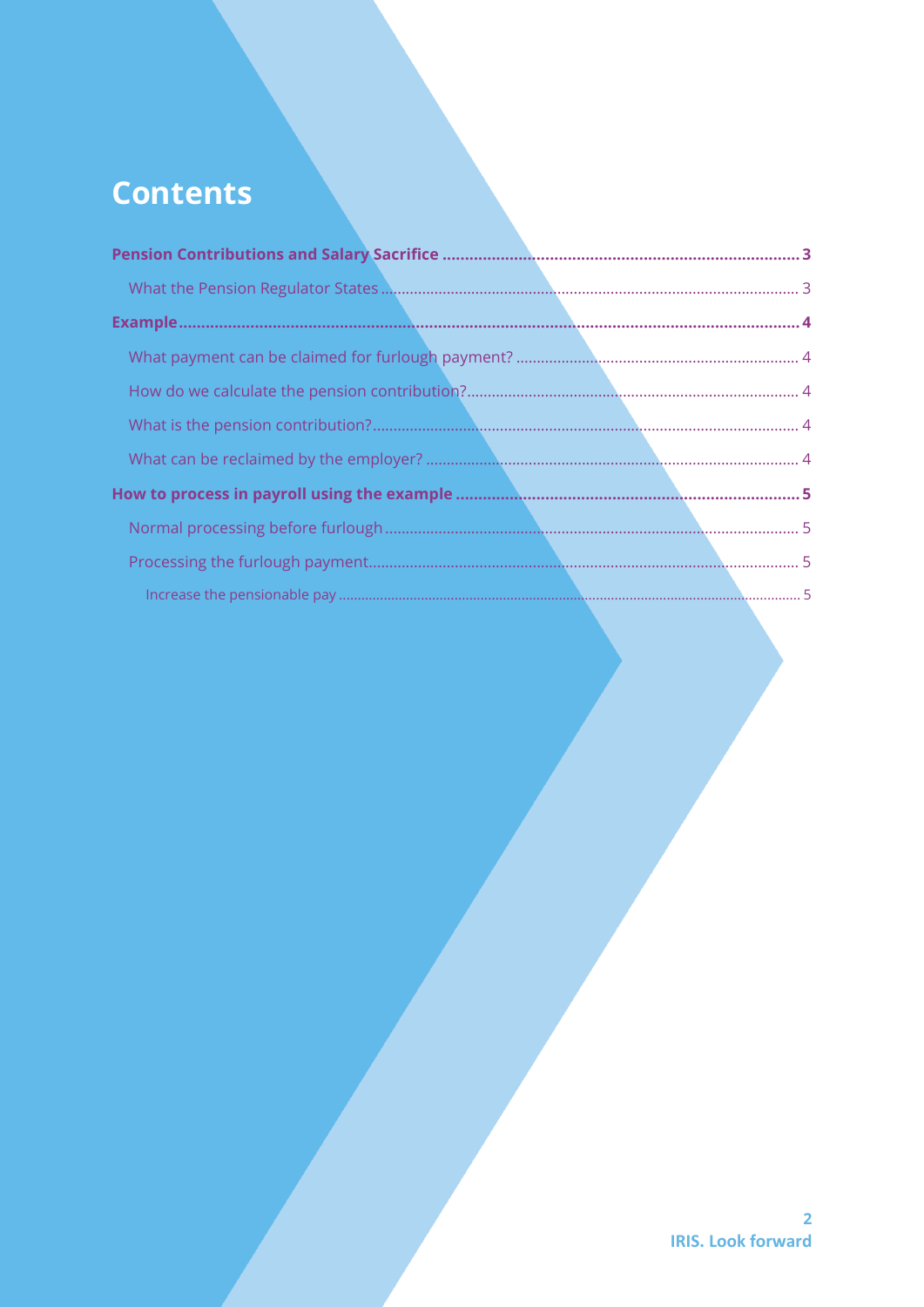## <span id="page-2-0"></span>**Pension Contributions and Salary Sacrifice**

This document aims to give you guidance on processing salary sacrifice pension contributions in association with the Coronavirus Job Retentions Scheme and employees' furlough payments.

#### <span id="page-2-1"></span>**What the Pension Regulator States**

When calculating the pension contribution due for a furloughed worker who has agreed a salary sacrifice arrangement for pension contributions, any contractual obligations you have entered into, and the obligation in the pension scheme rules, continue to apply as normal.

However, as all of the grant claimed must be paid to a furloughed worker in the form of money this may mean that, where a salary sacrifice arrangement is in place for pensions, an employer will need to amend their payroll processes to calculate the pension contribution to be paid to the pension scheme under the pension scheme rules.

If as a result of your contractual arrangements, you cannot reduce pay, then you will continue to pay your furloughed workers their full pay and calculate pension contributions and the salary sacrifice element as usual on this pay. If this is the case, you can only claim a grant under the Coronavirus Job Retention Scheme to cover the lower of 80% of your furloughed workers pay or £2,500 a month, plus the associated employer's national insurance contribution costs and the employer's pension contribution up to the level of the AE statutory minimum employer contribution.

If you have agreed a reduction in pay with your furloughed worker, you may need to make some changes to your payroll processes. The changes include:

- Usually you know your worker's notional pre-sacrifice pay, and the pension contributions due under the pension scheme rules or governing documentation are calculated by your payroll system based on this amount. In these circumstances you will know the post sacrifice furlough pay. You will need to work out the notional pre-sacrifice pay in a pay period, based on treating the furlough pay as your worker's post-sacrifice amount. You can then calculate the total employer pension contribution as normal
- You cannot deduct the amount your furloughed worker would normally sacrifice in their wage for pension contribution from the furlough pay, as this will mean that the amount you have claimed under the Coronavirus Job Retention Scheme will not have all been paid as money. This means that you will pay the total contribution due under the pension scheme. As part of the grant, you can claim the AE statutory minimum employer contribution on the pay included in the grant
- If your contractual arrangements with your furloughed worker specify that a set amount will be sacrificed and paid to the pension scheme each pay period, (e.g. £100) you will continue to pay this amount across as part of the employer contribution. This applies even if this amount is greater than the amount due under the pension scheme rules or governing documentation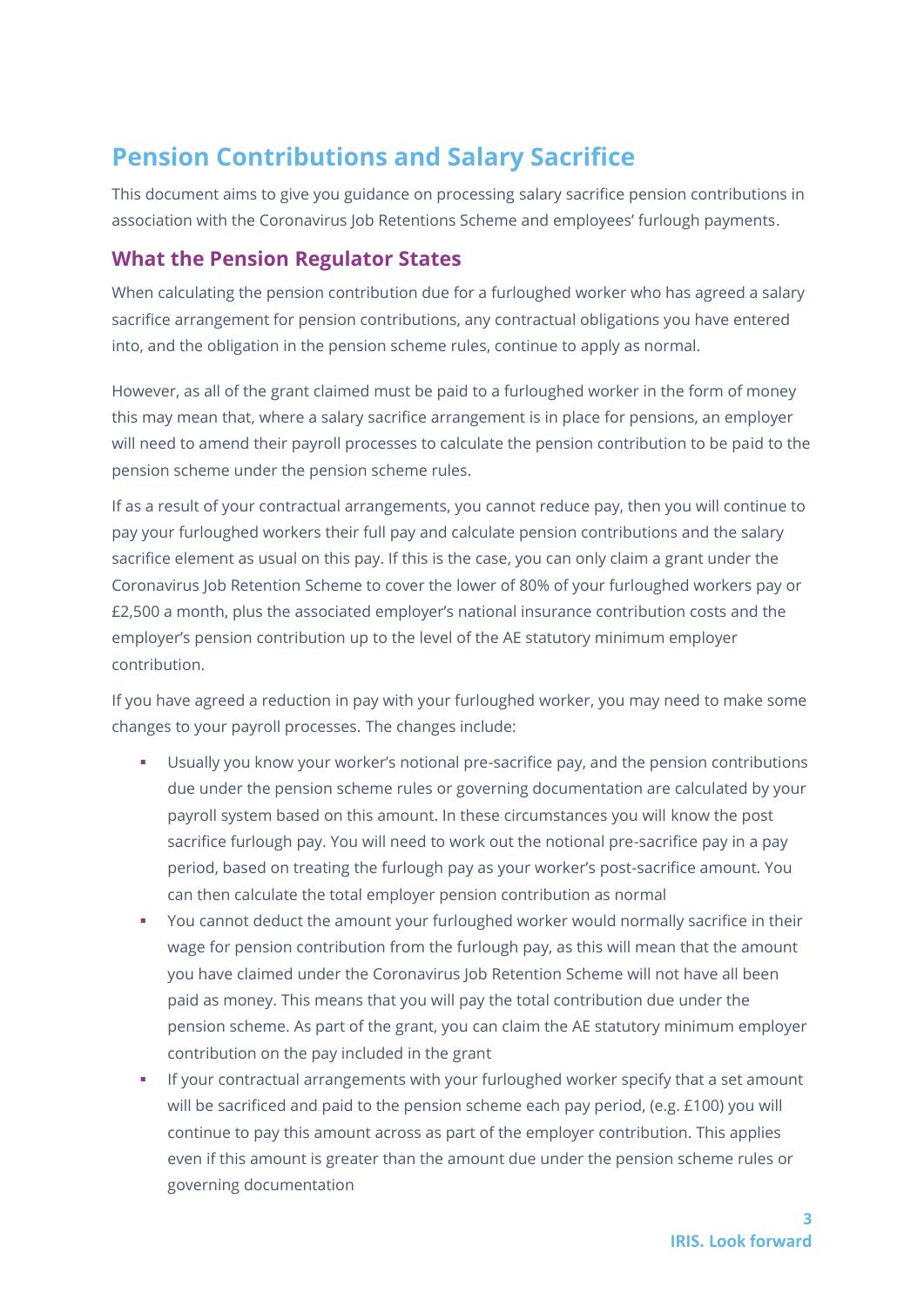Further information can be found **[here](https://www.thepensionsregulator.gov.uk/en/covid-19-coronavirus-what-you-need-to-consider/automatic-enrolment-and-pension-contributions-covid-19-guidance-for-employers/covid-19-technical-guidance-for-large-employers)**.

## <span id="page-3-0"></span>**Example**

Employee's annual salary is £24,000. The employee has a salary sacrifice arrangement where they sacrifice 5% of salary each month. The employer contribution is an additional 5% to the pension scheme.

Normal monthly payslip shows notional pay of £2,000 with 5% sacrifice, meaning the normal payment is £1,900 per month.

#### <span id="page-3-1"></span>**What payment can be claimed for furlough payment?**

The amount of salary that can be claimed under the Coronavirus Job Retention Scheme is 80% of £1,900.00 = **£1,520.00**.

#### <span id="page-3-2"></span>**How do we calculate the pension contribution?**

The notional pre-sacrifice pensionable pay, based on treating £1,520 as the post sacrifice pay, is £1,600. Formula = Furlough Pay / (100% – Sacrifice as a % of pay).

In this case this is £1,520 / (100% – 5%) = £1,600.

#### <span id="page-3-3"></span>**What is the pension contribution?**

The pension scheme rules require a total contribution from the employer of 10% of this notional pre-sacrifice pay. Therefore, the employer contribution to be paid under the pension scheme rules is **£160** a month during the furlough period

### <span id="page-3-4"></span>**What can be reclaimed by the employer?**

Under the Coronavirus Job Retention Scheme, the employer may claim a grant to cover the AE statutory minimum employer contribution on the furlough pay of £1,520.00. The employer may claim £30.00 for each month in 2020/2021 (3% of (£1,520.00 - £520 (the lower qualifying earnings threshold for 2020/2021)) during the furlough period.